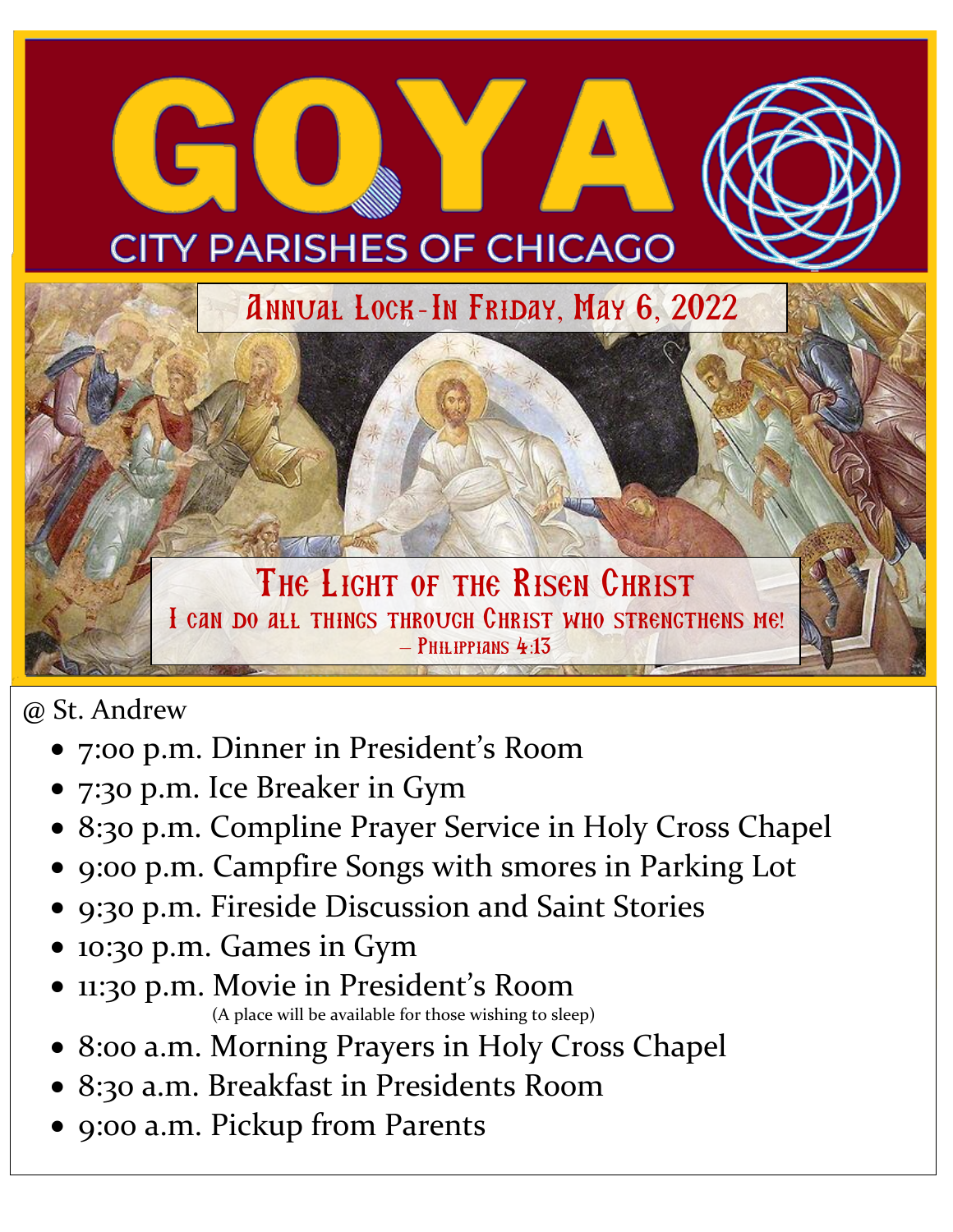## **2022 Food & Drink Items to bring at Lock-In**

| <b>Bring</b>                                                                                                                                                               | Do Not Bring                                                                                        |
|----------------------------------------------------------------------------------------------------------------------------------------------------------------------------|-----------------------------------------------------------------------------------------------------|
| Pillow                                                                                                                                                                     | Negative attitude                                                                                   |
| Sleeping Bag/Blanket(s)                                                                                                                                                    | electronic games/devices                                                                            |
| Positive Attitude                                                                                                                                                          | cell phone, (electronic devices etc.) will not<br>be allowed during discussions/service<br>projects |
| Toiletries (toothbrush, comb, etc)                                                                                                                                         | any inappropriate items                                                                             |
| Board Games (Monopoly, Pictionary, Catch Phrase,<br>$etc.$ )                                                                                                               |                                                                                                     |
| Clothes/sleepwear                                                                                                                                                          |                                                                                                     |
| Comfortable shoes (i.e. Gym shoes)                                                                                                                                         |                                                                                                     |
|                                                                                                                                                                            |                                                                                                     |
| Appropriate "Lenten" snack/dessert (i.e. Pretzels, gummy bears, etc)                                                                                                       |                                                                                                     |
| Please see list of food/drink items for more suggestions                                                                                                                   |                                                                                                     |
| * All items must be appropriate for church/youth program setting                                                                                                           |                                                                                                     |
| ^All cell phones, electronic devices, etc. <i>will not be</i> allowed during the Lock-In (this                                                                             |                                                                                                     |
| includes movie, discussions, and any part of the Lock-In.                                                                                                                  |                                                                                                     |
| (Abuse of cell phones, electronic devices, etc. will result in confiscation of cell phone, electronic devices, etc. --<br>They will be returned at the end of the Lock-In) |                                                                                                     |
| For More information, please contact Dimitri at fr.dimitri@standreworthodox.org                                                                                            |                                                                                                     |
|                                                                                                                                                                            |                                                                                                     |
| Hint: Once you are in - you cannot leave! (Unless you have permission)                                                                                                     |                                                                                                     |
| Trail Mix (with chocolate or without)                                                                                                                                      |                                                                                                     |

\_\_ Crackers/Graham Crackers/Pretzels/Cheez Its